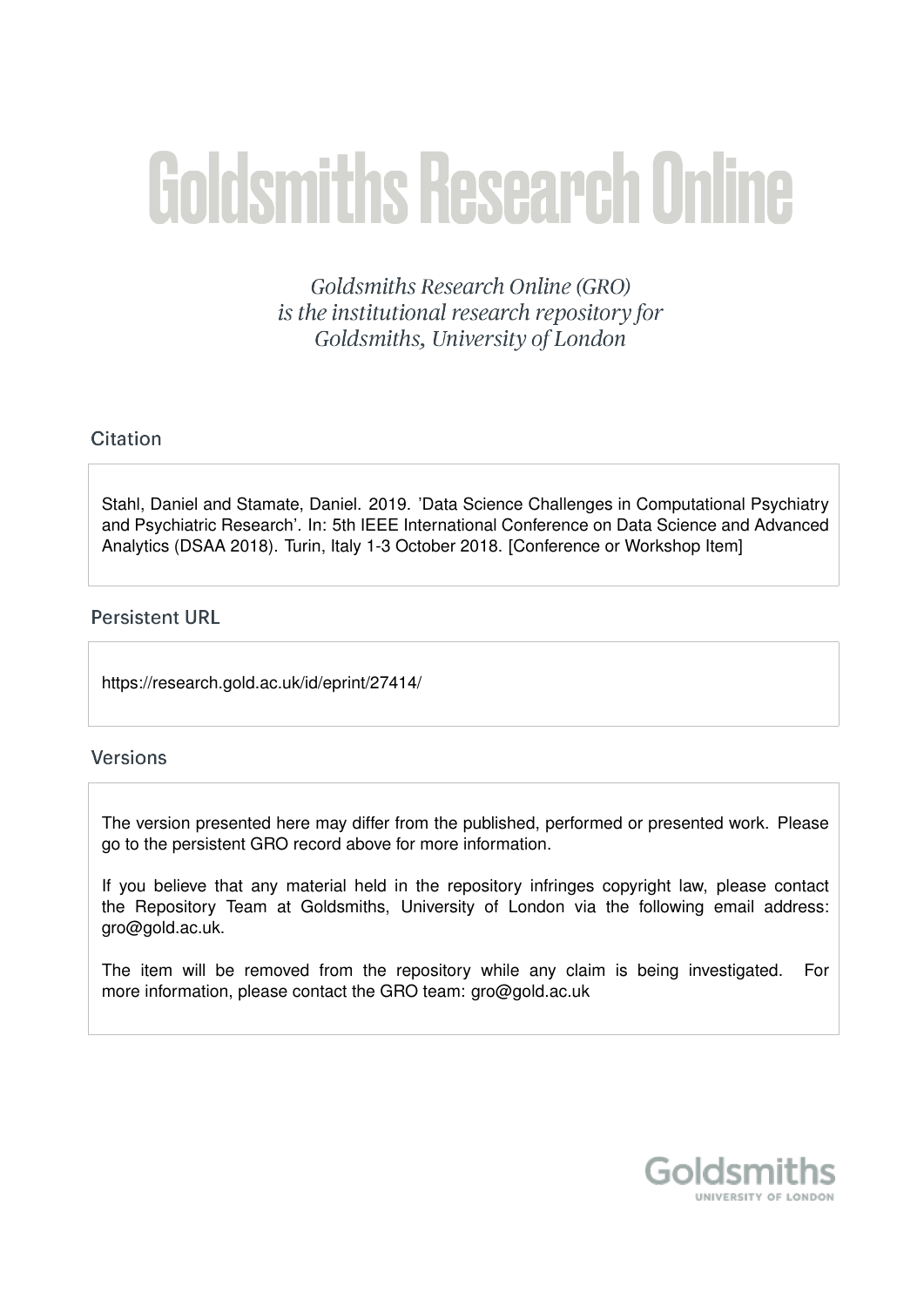# Data Science Challenges in Computational Psychiatry and Psychiatric Research

Daniel Stahl Department of Biostatistics and Health Informatics, Institute of Psychiatry, Psychology and Neuroscience King's College London London, UK daniel.r.stahl@kcl.ac.uk

Abstract— The special session "Data Science in Computational Psychiatry and Psychiatric Research" at the 5th IEEE International Conference on Data Science and Advanced Analytics in Turin, Italy, 2018, presents papers specifically addressing psychiatric research and computational approaches in psychiatry. In this overview, we describe the challenges of psychiatric research and computational psychiatry and demonstrate how the presented papers approach some of the problems of interest.

Keywords—Data science, Psychiatry, Precision medicine, Prediction modelling, Machine learning, Big data

Psychiatric research entered the age of big data with patient databases now available with thousands of clinical, demographical, social, environmental, neuroimaging, genomic, proteomic and other -omic measures. The analysis of big data is essential for precision medicine, "an emerging approach for treatment and prevention that takes into account each person's variability in genes, environment, and lifestyle" [1]. Examples of precision medicine include using targeted therapies to specific genetic changes which cause individual cancer to grow and progress, such as the HER2+ gene cells. However, unlike in many other medical and clinical areas, psychiatry has not yet benefited from the possibilities of big data and modern computer and data science technologies to improve diagnostic, monitoring, prognostic and predictive technologies which underpin precision medicine [2].

Evidence-based psychiatric medicine still focuses on randomized controlled trials to establish the best treatment for the average patient. Clinical trial provides the highest level of evidence by preventing selection bias through random allocation of patients in either treatment or control group. However, this approach ignores statistical heterogeneity and a new treatment is applied to all patients. Precision medicine, on the other hand, accepts that reality is not homogenous and treatments are tailored to the individual. Precision medicine is made possible by the provision of "new" data (such as Imaging, Omics, patient records, sensors in smartphones, wearables and internet and smartphone usage) and highperformance computing technology that effectively collects, processes, stores and analyses "big data". It is becoming increasingly synonymous with "analytical approach of prediction modelling" [3].

Data-driven approaches apply machine and statistical learning methods to high-dimensional data to improve classification of disease, to predict the likelihood of development of a disease, make a prognosis about likely course of a clinical condition, predict treatment outcomes or

Daniel Stamate Data Science & Soft Computing Lab, and Department of Computing Goldsmiths, University of London London, UK d.stamate@gold.ac.uk

improve treatment selection. The use of big data is usually discussed in the context of improving medical care but preventing disease became increasingly important in recent years [4].

Psychiatry has not yet benefited from the availability of big data and clinical prediction modelling application [2, 5]. There are only a few clinical prediction models available and even these need to be considered preliminary. Why is this the case? The analysis of such data is often more challenging than in other medical research areas because:

i. Psychiatrists study traits which are not easily measurable; they need to be measured indirectly e.g. by questionnaires (Measurement error).

ii. Although mental disorders typically show a strong heritability, genetic variants for most traits account for far less than 1% of the variability.

iii. Susceptibility genes are often common variants rather than mutations which does not allow to target specific genetic changes as in cancer.

iv. The definition of a mental disease is often very broad and often includes distinct but unknown subcategories, different mental health problems have similar phenotypes and many mental (and physical) health problems occur together (comorbidity).

v. Patient recruitment is difficult and there is a high proportion of drop-out in many studies and patients often do not adhere to the treatment.

vi. Studies using non-random samples with restrictive inclusion criteria and self-selection bias or case-healthy control studies are often used in psychiatric research. Models with good internal validity typically show poor external validity and do not generalize to the clinical population.

vii. Treatment interventions often have several interacting components and it is often difficult to measure the active ingredients of an intervention (complex interventions).

viii. Important data such as Electronic Health records of mental health patients are typically narrative text or other unstructured data types (which would require nonconventional data analysis technologies such as NLP to take full advantage of such data).

A mental health disorder, like depression, results from a range of different biological and environmental causes, and the same cause may lead to different disorders in different people [6]. Concentrating on a gene-centred and symptombased classification approach was, therefore, not successful

Daniel Stahl was partly funded by the National Institute for Health Research (NIHR) Biomedical Research Centre at South London and Maudsley NHS Foundation Trust and King's College London. Daniel Stamate was partly funded by Alzheimer's Research UK (ARUK) - Predicting risk of dementia using routine primary care records grant, and Goldsmiths, University of London. The views expressed are those of the author(s) and not necessarily those of the NHS, the NIHR, ARUK, or the Department of Health.